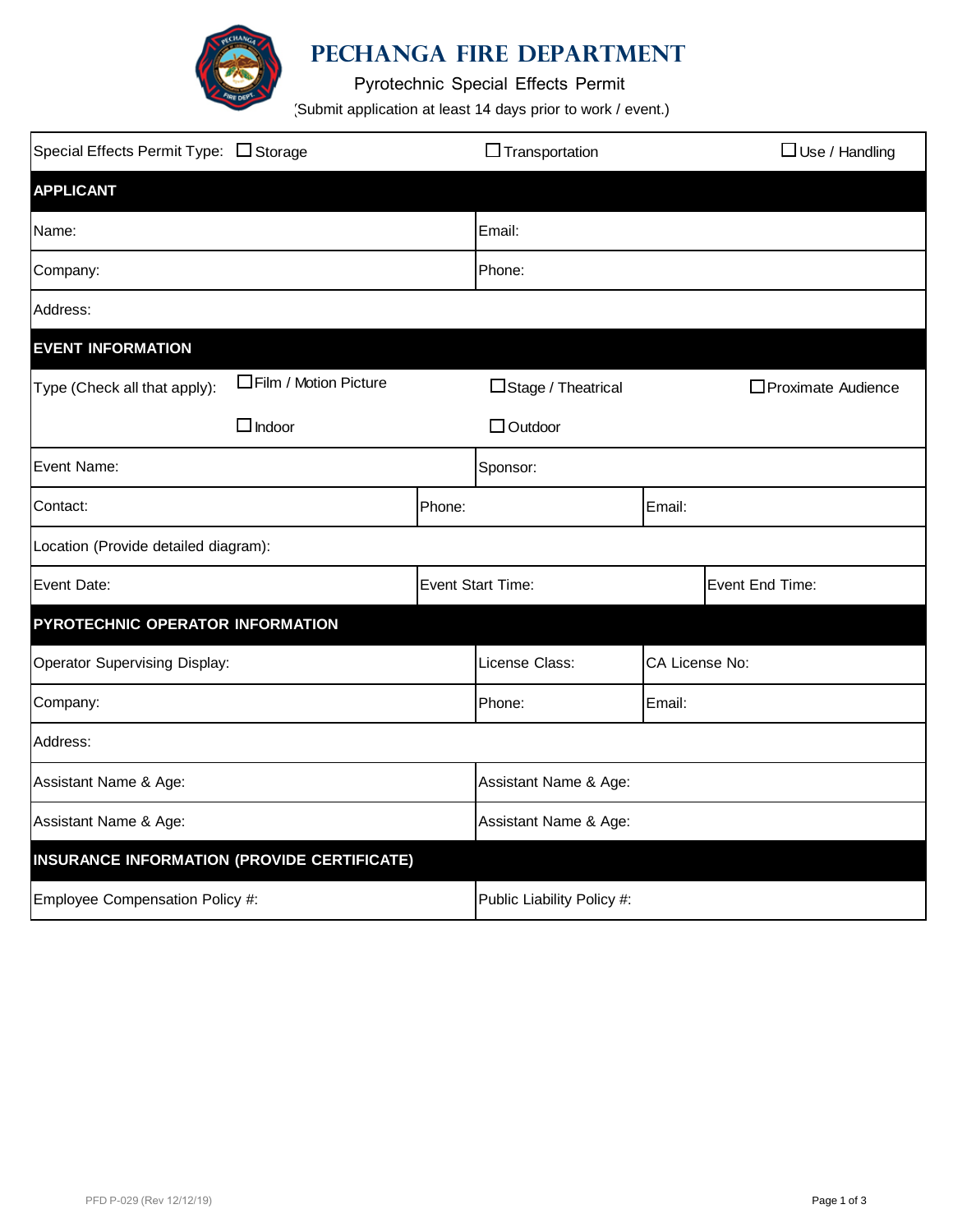| PRODUCT INFORMATION (PROVIDE COPIES OF LICENSES)                                     |                                  |                  |  |                                                          |                                   |                           |      |          |                |  |
|--------------------------------------------------------------------------------------|----------------------------------|------------------|--|----------------------------------------------------------|-----------------------------------|---------------------------|------|----------|----------------|--|
| Name of Wholesaler Supplying All<br>Devices for Display:                             |                                  |                  |  |                                                          |                                   | CA Wholesaler License No: |      |          |                |  |
| Name of Importer / Exporter Supplying<br>All Devices for Display:                    |                                  |                  |  |                                                          | CA Imp / Exp License No:          |                           |      |          |                |  |
| Description of Device(s)<br>Effects (Attach<br>additional sheet if<br>necessary)     | No. of<br>Device(s) /<br>Effects | <b>Burn Time</b> |  |                                                          | Height   Weight   Travel Distance |                           | Drop | Diameter | Mortar Type(s) |  |
|                                                                                      |                                  |                  |  |                                                          |                                   |                           |      |          |                |  |
|                                                                                      |                                  |                  |  |                                                          |                                   |                           |      |          |                |  |
|                                                                                      |                                  |                  |  |                                                          |                                   |                           |      |          |                |  |
|                                                                                      |                                  |                  |  |                                                          |                                   |                           |      |          |                |  |
|                                                                                      |                                  |                  |  |                                                          |                                   |                           |      |          |                |  |
|                                                                                      |                                  |                  |  |                                                          |                                   |                           |      |          |                |  |
|                                                                                      |                                  |                  |  |                                                          |                                   |                           |      |          |                |  |
|                                                                                      |                                  |                  |  |                                                          |                                   |                           |      |          |                |  |
|                                                                                      |                                  |                  |  |                                                          |                                   |                           |      |          |                |  |
|                                                                                      |                                  |                  |  |                                                          |                                   |                           |      |          |                |  |
| Firing Method:<br>Reloading / Refueling:                                             |                                  |                  |  | Impact to Airport Traffic:                               |                                   |                           |      |          |                |  |
| □Electric □Manual<br>$\Box$ No<br>$\Box$ Combo<br>$\Box$ Yes                         |                                  |                  |  | $\Box$ No<br>$\Box$ Yes (Pyro operator shall notify FAA) |                                   |                           |      |          |                |  |
| Ceiling Height:                                                                      |                                  |                  |  | Fallout Zone (Distance in Feet):                         |                                   |                           |      |          |                |  |
| Product Arrival on Site (Date / Time):<br>Product Departure from Site (Date / Time): |                                  |                  |  |                                                          |                                   |                           |      |          |                |  |
| Location & Method of Storage on Site Prior to Display / Performance:                 |                                  |                  |  |                                                          |                                   |                           |      |          |                |  |
|                                                                                      |                                  |                  |  |                                                          |                                   |                           |      |          |                |  |
| Method of Storage & Removal of Unused / Unexploded Product:                          |                                  |                  |  |                                                          |                                   |                           |      |          |                |  |
|                                                                                      |                                  |                  |  |                                                          |                                   |                           |      |          |                |  |
|                                                                                      |                                  |                  |  |                                                          |                                   |                           |      |          |                |  |
|                                                                                      |                                  |                  |  |                                                          |                                   |                           |      |          |                |  |